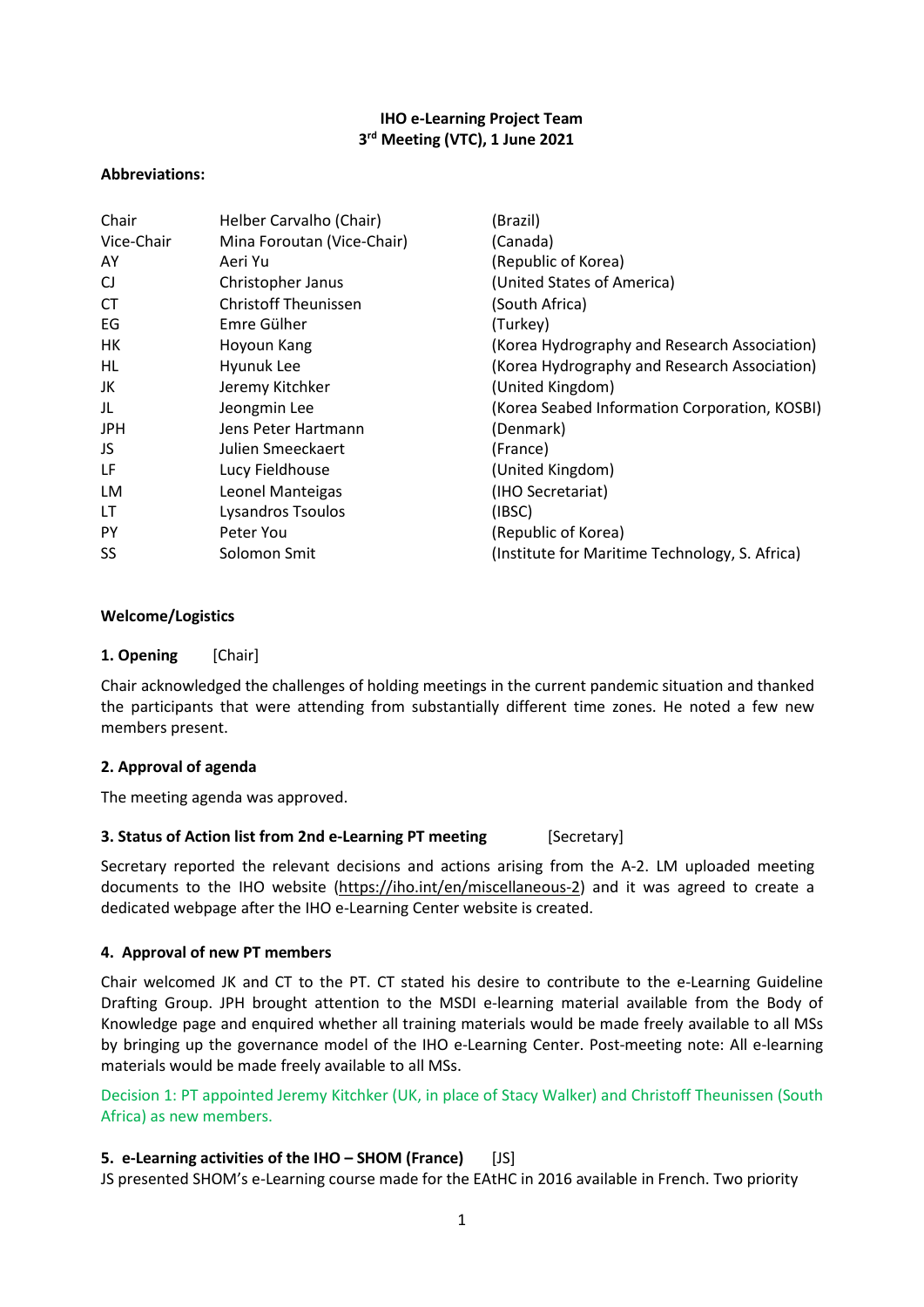themes are MSI and tides. SHOM is considering to develop a Moodle platform for e-Learning. LT asked to change the name of one of the programmes to "Tides programme made in accordance with the Category A standard". Further to PY's enquiry on the availability of the courses, JS replied service hosting the contents weren't active anymore. PY asked about the file format and JS said they were moodle-based composed of slides and html but without video. PY values experiences for the IHO community and will try to convert and test run them at the IHO e-Learning Center. PY asked to share the material and JS will look into it.

# Action 1: JS to check the possibility of sharing SHOM's training contents with ROK for test running them by the IHO e-Learning Center.

# **6. Presentation on the draft e-Learning Guideline** [PY]

PY presented the need of a guideline, its table of contents, and examples of guidelines. PY presented the draft e-Learning Guideline. LT complimented the work and asked to circulate it to members for their comments.

## **7. Composition of the e-Learning Guideline Drafting Group** [Vice-Chair]

Vice-Chair will manage a small drafting group to finalize the guideline and share the ROK's version with the Drafting Group. She aims to have a final draft ready by early August for members' comments to prepare it before the next PT meeting in September. LM suggested to submit the final draft to CBSC for submission to IRCC in 2022. Vice-Chair will upload the guideline to the IHO website when it's ready.

Action 2: e-Learning Guideline Drafting Group to prepare a final draft by early August for circulation to members for comments and submit it to the next PT meeting in September

Action 3: Vice-Chair to upload the guideline to the IHO website when it's ready.

**8. Report to CBSC-19** [Chair]

Chair presented the PT report to CBSC-19.

#### **9. Any other business** [Chair]

PY presented the webpage, domain, and conversion of material. JPH asked whether it was possible for IHO MSDIWG to test the MSDI e-Learning. This was possible so JPH will give feedback after testing. Vice-Chair asked to circulate the structure of the e-learning website for members' comments.

Action 4: PY to share the structure of the e-learning website for members' comments (deadline: 30 July 2021).

Action 5: ROK to convert and upload the learning material of the IHO MSDIWG and invite the e-Learning PT and the MSDIWG to try it and give feedback to ROK (deadline: November 2021).

#### **10. Next meeting** [Chair]

Decision 2: Hold the 4<sup>th</sup> meeting on 15 September 2021.

# **11. Closing** [Chair]

The Chair thanked the members for their participation.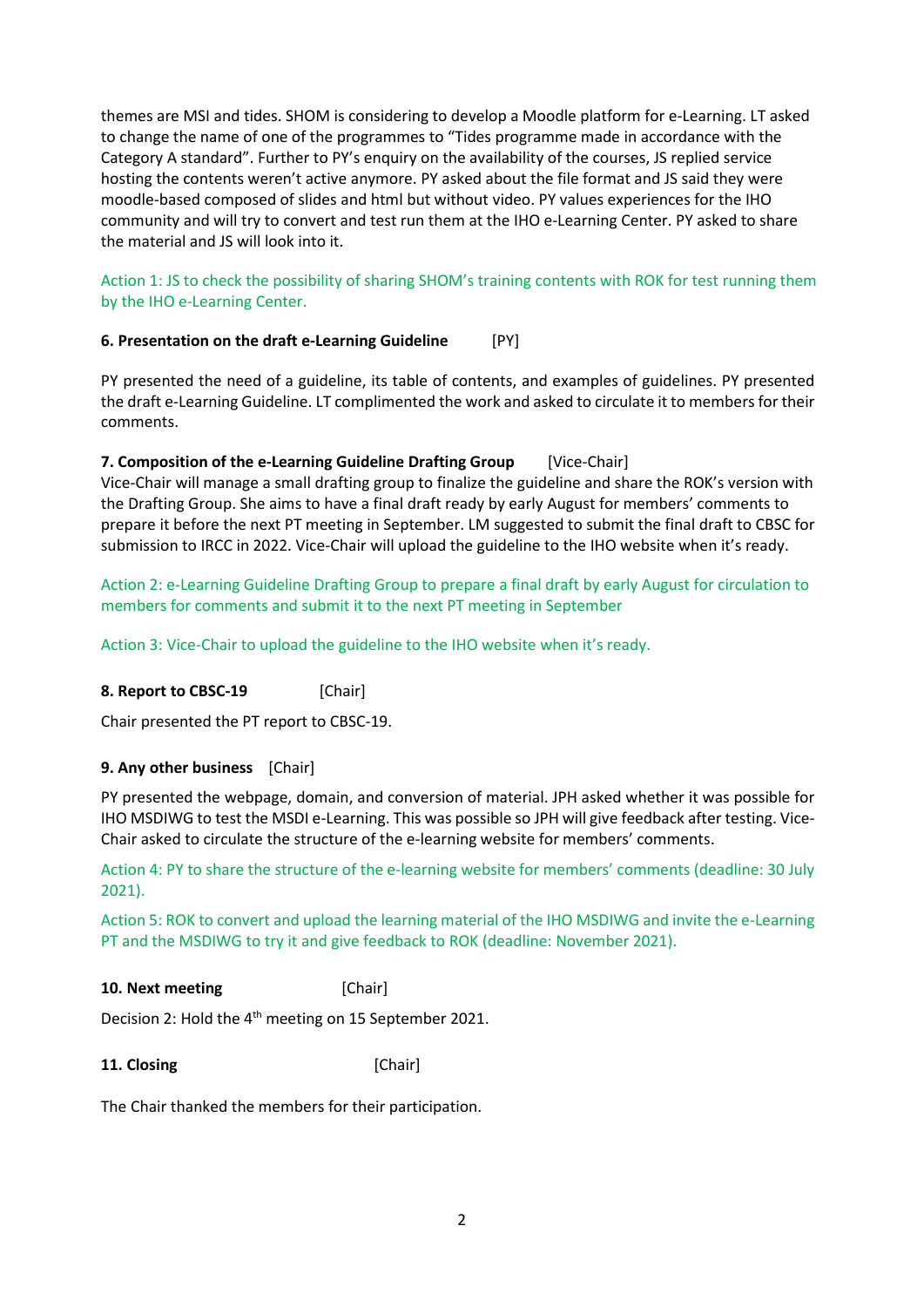Annex:

A: Agenda

- B: List of participants
- C: List of decisions and actions from 3<sup>rd</sup> meeting
- D: List of decisions and actions from 2<sup>nd</sup> meeting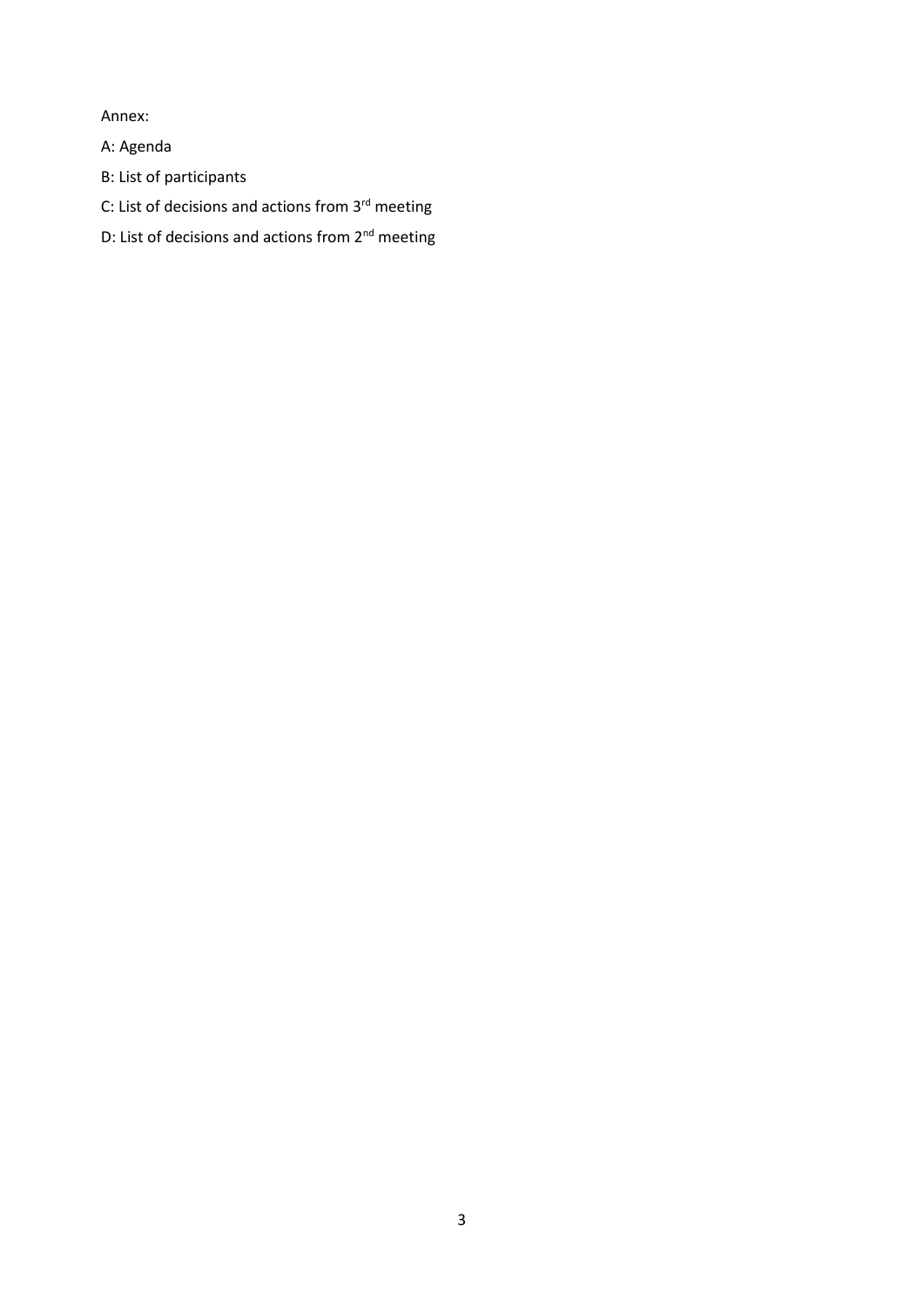# **3rd Meeting of the IHO e-Learning PT VTC, 1 June 2021 (13:00 – 14:45 CEST)**

## **AGENDA**

| <b>Time</b> | Agenda         | <b>Description</b>                                       | Lead                |
|-------------|----------------|----------------------------------------------------------|---------------------|
| 12h 40      |                | Opening of the online system                             | All                 |
| 13h 00      | 1              | Opening<br>- Introduction of new members                 | Chair               |
| 13h 05      | $\overline{2}$ | Approval of Agenda                                       | Chair               |
| 13h 10      | 3              | Status of Action list from 2 <sup>nd</sup> e-Learning PT | <b>KHOA</b>         |
| 13h 30      | 4              | Approval of new PT members                               | Chair               |
| 13h 35      | 5              | e-Learning activities of the IHO<br>SHOM (France)        | <b>TBD</b>          |
| 13h 55      | 6              | Presentation on the draft e-Learning Guideline           | Peter You<br>(KHOA) |
| 14h 15      | 7              | Composition of the e-Learning Guideline Drafting Group   | Vice-Chair          |
| 14h 20      | 8              | Report to CBSC-18                                        | Chair               |
| 14h 35      | 9              | Any other business                                       | Chair               |
| 14h 40      | 10             | Next meeting                                             | Chair               |
| 14h 45      | 11             | Closing                                                  | Chair               |

**Note**: All times are CEST (UTC+2)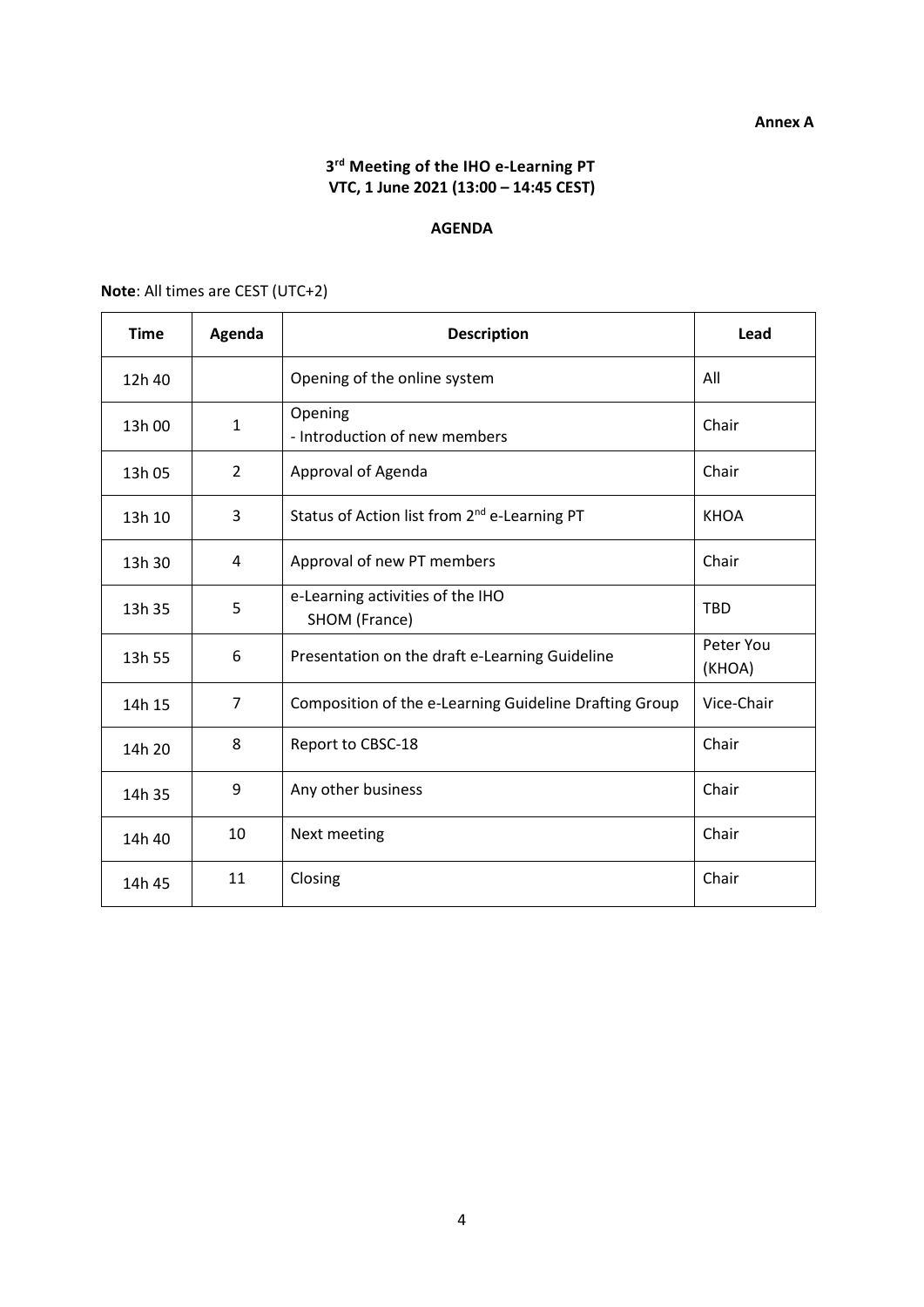## **Annex B**

# **List of participants**

| <b>MS</b>                                  | <b>Name</b>                 | <b>Email</b>                   |
|--------------------------------------------|-----------------------------|--------------------------------|
| <b>Brazil</b>                              | Helber Carvalho (Chair)     | helber.carvalho@marinha.mil.br |
| Canada                                     | Mina Foroutan (Vice-Chair)  | mina.foroutan@dfo-mpo.gc.ca    |
| Denmark                                    | Jens Peter Hartmann         | jepha@gst.dk                   |
| France                                     | Julien Smeeckaert           | julien.smeeckaert@shom.fr      |
| <b>IBSC</b>                                | Lysandros Tsoulos           | lysandro@central.ntua.gr       |
| Republic of Korea                          | Aeri Yu                     | aeriyu@korea.kr                |
| Republic of Korea                          | Peter You                   | peterhak@korea.kr              |
| South Africa                               | <b>Christoff Theunissen</b> | hydrosan@iafrica.com           |
| Turkey                                     | Emre Gülher                 | egulher@shodb.gov.tr           |
| UK                                         | Lucy Fieldhouse             | lucy.fieldhouse@ukho.gov.uk    |
| <b>UK</b>                                  | Jeremy Kitchker             | jeremy.kitchker@ukho.gov.uk    |
| <b>USA</b>                                 | Christopher Janus           | christopher.g.janus@nga.mil    |
| Institute of Maritime Technology           | Solomon Smit                |                                |
| Korea Hydrography and Research Association | Hoyoun Kang                 | hykang@khra.kr                 |
| Korea Hydrography and Research Association | Hyunuk Lee                  | hu2020@khra.kr                 |
| Korea Seabed Information Corporation       | Jeongmin Lee                | jeongmin@kosbi.co.kr           |
| <b>IHO Secretariat</b>                     | Leonel Manteigas            | leonel.manteigas@iho.int       |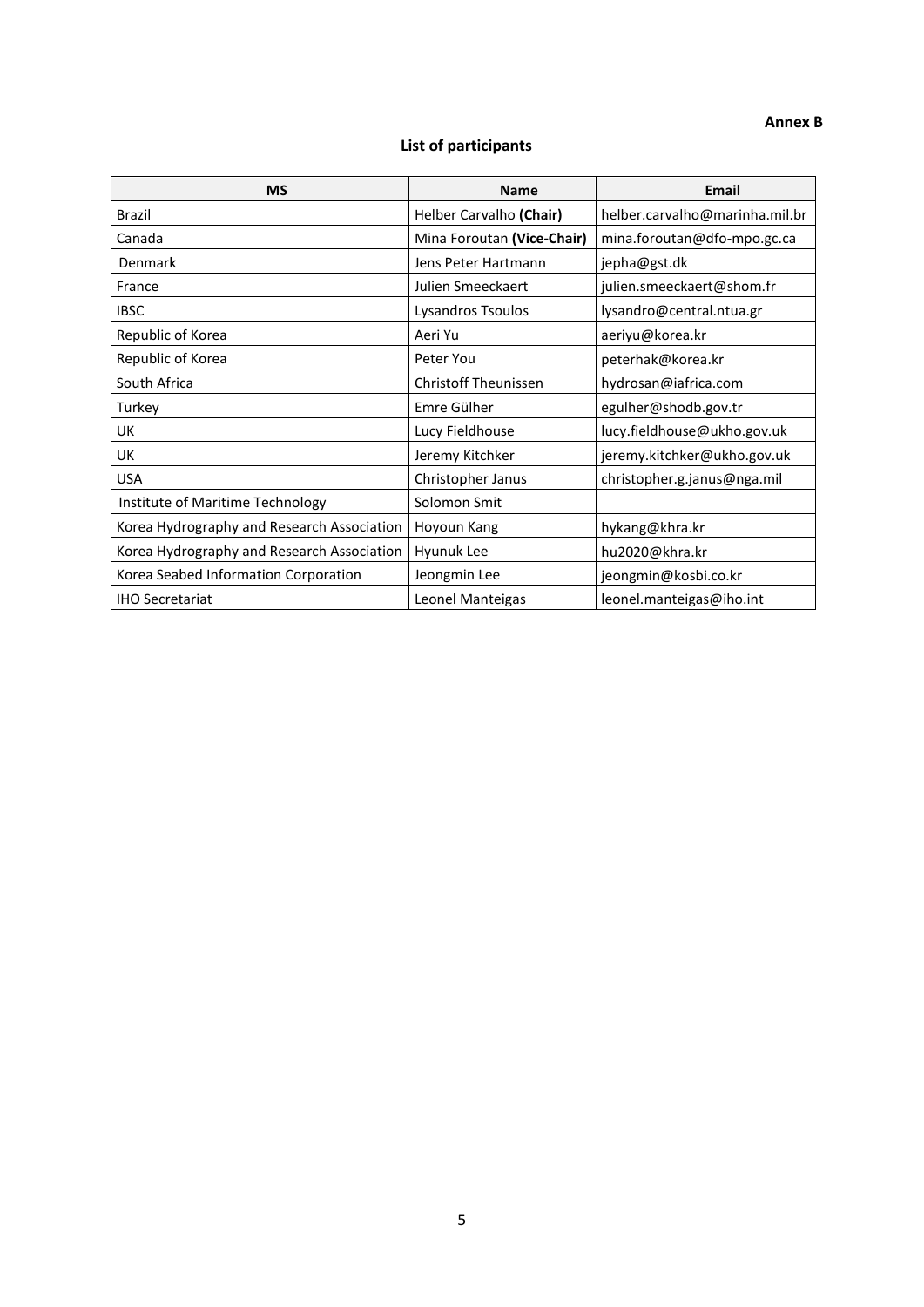## **List of Decisions and Actions from 3rd meeting**

Decision 1: PT appointed Jeremy Kitchker (UK, in place of Stacy Walker) and Christoff Theunissen (South Africa) as new members.

Action 1: JS to check the possibility of sharing SHOM's training contents with ROK for test running them by the IHO e-Learning Center.

Action 2: Guideline Drafting Group to prepare a final draft by early August for circulation to members for comments and submit it to the next PT meeting in September

Action 3: MF to upload the guideline to the IHO website when it's ready.

Action 4: PY to share the structure of the e-learning webpage for members' comments (deadline: 30 July 2021).

Action 5: ROK to convert and upload the learning material of the IHO MSDIWG and invite the e-Learning PT and the MSDIWG to try it and give feedback to ROK (deadline: November 2021).

Decision 2: Hold the 4<sup>th</sup> meeting on 15 September 2021.